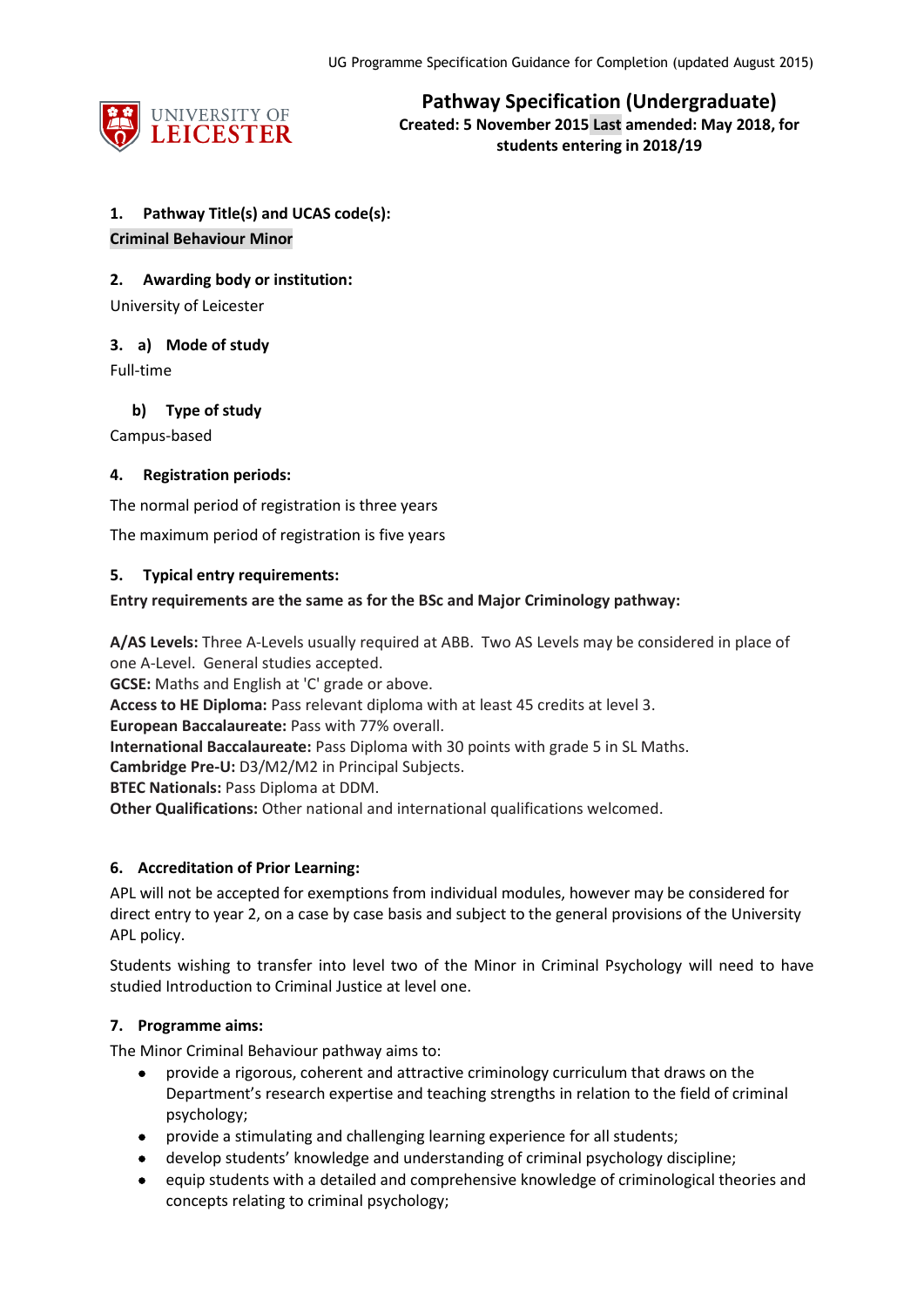provide students with a range of both subject-specific and transferable skills relevant to lifelong learning and employment in a range of occupations.

#### **8. Reference points used to inform the programme specification:**

- QAA Frameworks for Higher Education Qualifications: **<http://www.qaa.ac.uk/en/Publications/Documents/qualifications-frameworks.pdf>**
- QAA Benchmark statements for criminology: **<http://www.qaa.ac.uk/en/Publications/Documents/SBS-criminology-14.pdf>**
- University of Leicester Learning and Teaching Strategy: **<http://www2.le.ac.uk/offices/sas2/quality/learnteach>**
- University Employability Strategy
- Periodic Developmental Review Reports (November 2011)
- External examiners' reports
- **•** First Destinations Data
- Student feedback (NSS 2015)
- Leicester Learning Institute guidance on accessible curriculum design

#### **9. Programme Outcomes:**

| <b>Intended Learning</b>                                                                                                                                                | <b>Teaching and Learning Methods</b>                                                                                                                                                                     | <b>How Demonstrated?</b>                                                                                                                                                                             |
|-------------------------------------------------------------------------------------------------------------------------------------------------------------------------|----------------------------------------------------------------------------------------------------------------------------------------------------------------------------------------------------------|------------------------------------------------------------------------------------------------------------------------------------------------------------------------------------------------------|
| <b>Outcomes</b>                                                                                                                                                         |                                                                                                                                                                                                          |                                                                                                                                                                                                      |
|                                                                                                                                                                         | (a) Discipline specific knowledge and competencies                                                                                                                                                       |                                                                                                                                                                                                      |
|                                                                                                                                                                         | (i) Mastery of an appropriate body of knowledge                                                                                                                                                          |                                                                                                                                                                                                      |
| Demonstrate mastery of a<br>broad range of historical and<br>contemporary criminological<br>issues relating to criminal<br>psychology practice, policy or<br>governance | Lectures, seminars, independent<br>research, resource-based<br>learning, team problem-solving<br>exercises, tutorials, workshops,<br>consultations with staff, directed<br>reading and independent study | Essay, exam, group report,<br>assessed and non-assessed<br>seminar presentations,<br>contribution to workshops,<br>computer-related exercises,<br>problem-based exercises and<br>assessed coursework |
| Demonstrate mastery of a<br>broad and detailed body of<br>criminal psychology theory,<br>methods and substantive<br>analysis                                            | As above                                                                                                                                                                                                 | As above                                                                                                                                                                                             |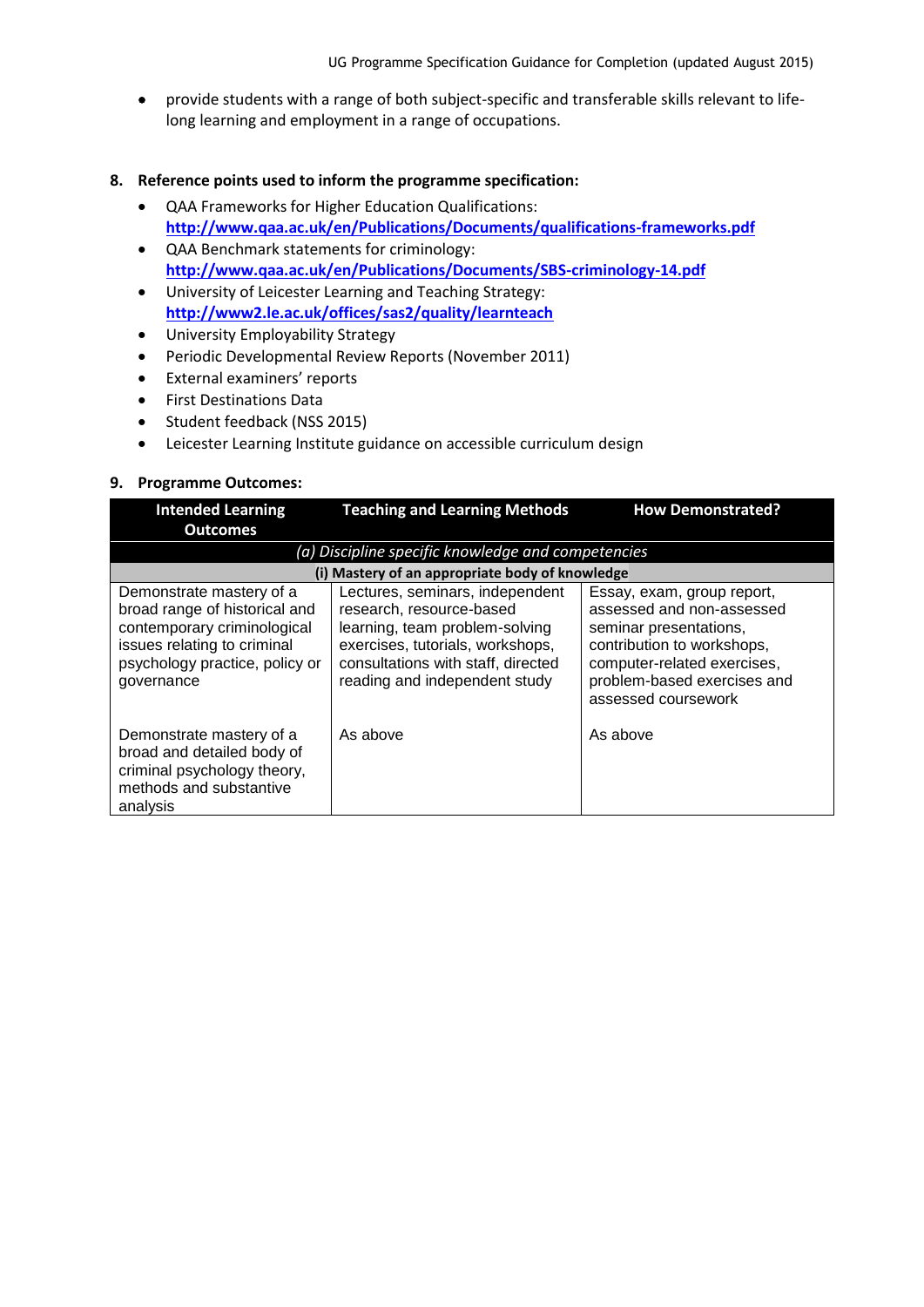| <b>Intended Learning</b>                                                                                                                                                                                     | <b>Teaching and Learning Methods</b>                                                                                                                                                                     | <b>How Demonstrated?</b>                                                                                                                                                                                        |
|--------------------------------------------------------------------------------------------------------------------------------------------------------------------------------------------------------------|----------------------------------------------------------------------------------------------------------------------------------------------------------------------------------------------------------|-----------------------------------------------------------------------------------------------------------------------------------------------------------------------------------------------------------------|
| <b>Outcomes</b>                                                                                                                                                                                              |                                                                                                                                                                                                          |                                                                                                                                                                                                                 |
|                                                                                                                                                                                                              | (ii) Understanding and application of key concepts and techniques                                                                                                                                        |                                                                                                                                                                                                                 |
| Recognise key concepts<br>used in criminological<br>analysis and the nature of the<br>crime problem                                                                                                          | Lectures, seminars, independent<br>research, resource-based<br>learning, team problem-solving<br>exercises, tutorials, workshops,<br>consultations with staff, directed<br>reading and independent study | Essay, exam, group report,<br>assessed and non-assessed<br>seminar presentations,<br>contribution to workshops,<br>computer-related exercises,<br>problem-based exercises and<br>assessed coursework            |
| Demonstrate recognition of<br>the main qualitative and<br>quantitative research<br>methods used in<br>criminological investigation                                                                           | Lectures, seminars, consultations<br>with staff, directed and<br>independent study                                                                                                                       | Essay                                                                                                                                                                                                           |
| Ability to write in a suitable<br>academic style; to be critical<br>and analytical; to present<br>data clearly both in written<br>and oral form; to undertake<br>work independently and as<br>part of a team | As above                                                                                                                                                                                                 | Essay, exam, group report,<br>assessed and non-assessed<br>seminar presentations,<br>contribution to workshops,<br>computer-related exercises,<br>problem-based exercises and<br>assessed coursework            |
|                                                                                                                                                                                                              | (iii) Critical analysis of key issues                                                                                                                                                                    |                                                                                                                                                                                                                 |
| Ability to analyse key<br>theoretical issues in criminal<br>psychology                                                                                                                                       | Lectures, seminars, independent<br>research, resource-based<br>learning, team problem-solving<br>exercises, tutorials, workshops,<br>consultations with staff, directed<br>reading and independent study | Essay, exam, group report,<br>assessed and non-assessed<br>seminar presentations,<br>contribution to workshops,<br>computer-related exercises,<br>problem-based exercises and<br>assessed coursework            |
| Ability to analyse key issues<br>in the use of qualitative and<br>quantitative criminological<br>methods                                                                                                     | Lectures, seminars, consultations<br>with staff, directed and<br>independent study                                                                                                                       | Essay                                                                                                                                                                                                           |
|                                                                                                                                                                                                              | (iv) Clear and concise presentation of material                                                                                                                                                          |                                                                                                                                                                                                                 |
| Present criminal psychology<br>knowledge and arguments in<br>a clear and concise way in a<br>variety of written, graphical<br>and oral formats                                                               | Feedback on coursework and<br>oral and written contributions to<br>seminars, resource-based<br>learning, academic skills<br>programme                                                                    | Essay, exam, report, groups<br>report, assessed and non-<br>assessed seminar presentations,<br>contributions to workshops,<br>computer-related exercises,<br>problem-based exercises and<br>assessed coursework |
|                                                                                                                                                                                                              | (v) Critical appraisal of evidence with appropriate insight                                                                                                                                              |                                                                                                                                                                                                                 |
| Ability to assess the<br>appropriateness of the<br>evidence and the methods<br>used in criminal psychology<br>studies, their value and their<br>limitations                                                  | Seminars, workshops, tutorials,<br>directed reading, independent<br>research, team problem solving<br>exercises, consultations with staff                                                                | Essay, exam, group report,<br>assessed and non-assessed<br>seminar presentations,<br>contribution to workshops,<br>computer-related exercises,<br>problem-based exercises and<br>assessed coursework            |
| Ability to read, analyse and<br>reflect critically on criminal<br>psychology related texts                                                                                                                   | Seminars, workshops, tutorials,<br>academic skills programme,<br>directed reading, consultations<br>with staff                                                                                           | As above                                                                                                                                                                                                        |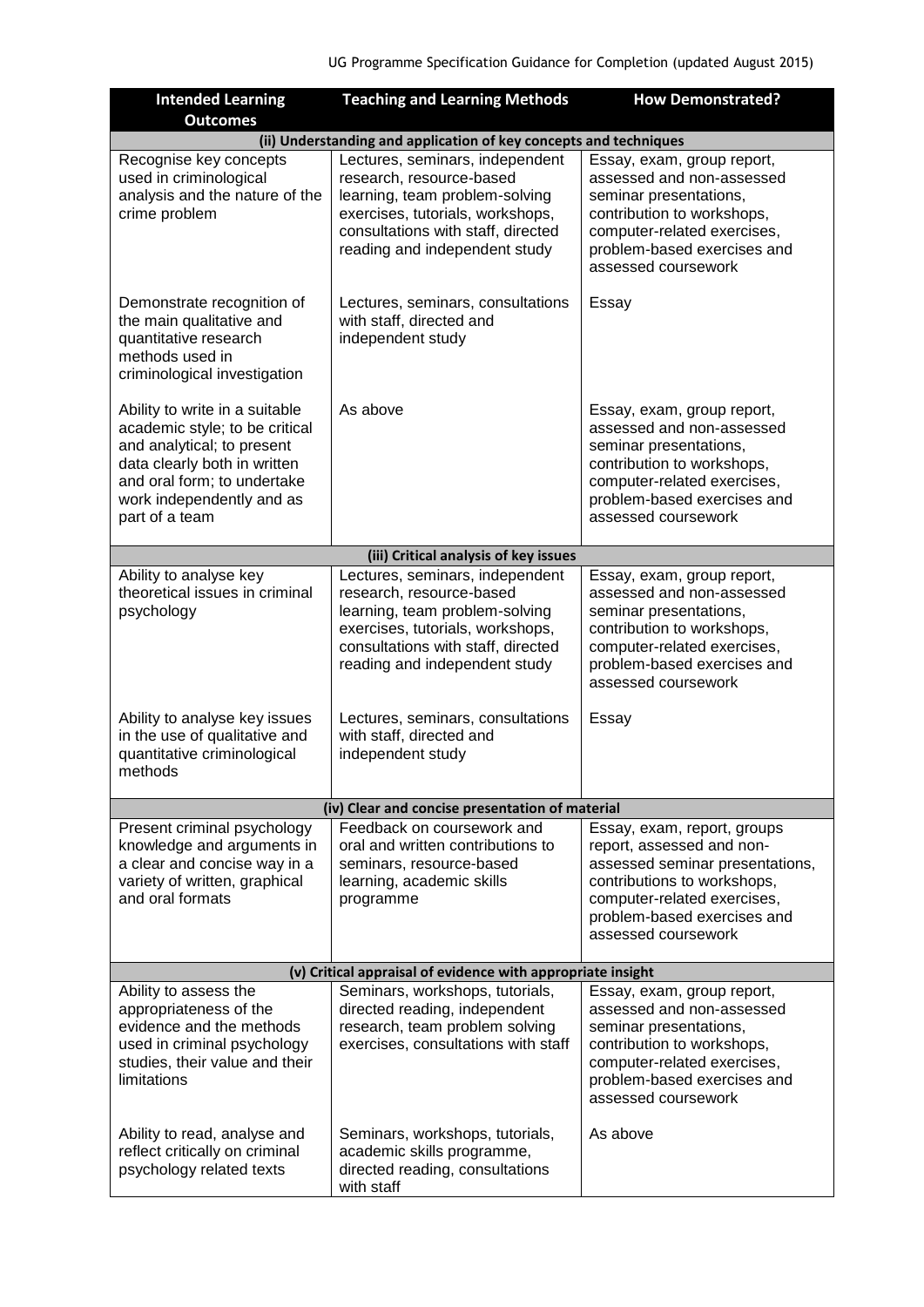| <b>Intended Learning</b><br><b>Outcomes</b>                                                                                                           | <b>Teaching and Learning Methods</b>                                                            | <b>How Demonstrated?</b>                                                                                                                               |  |  |  |
|-------------------------------------------------------------------------------------------------------------------------------------------------------|-------------------------------------------------------------------------------------------------|--------------------------------------------------------------------------------------------------------------------------------------------------------|--|--|--|
|                                                                                                                                                       | (vi) Other discipline specific competencies                                                     |                                                                                                                                                        |  |  |  |
| Ability to explore a variety of<br>criminal psychology career<br>options and to identify<br>requisite skills to work in<br>criminal psychology        | Seminars, workshops and<br>employer engagement.                                                 | Employer engagement activities,<br>discussions with personal tutor                                                                                     |  |  |  |
|                                                                                                                                                       | (b) Transferable skills                                                                         |                                                                                                                                                        |  |  |  |
|                                                                                                                                                       | (i) Oral communication                                                                          |                                                                                                                                                        |  |  |  |
| Speaking clearly and<br>confidently individually and/or<br>through effective participation<br>as a group of criminologists                            | Seminars, team problem solving<br>exercises, workshop participation,<br>presentations           | Assessed and non-assessed<br>seminar presentations,<br>contribution to discussions at<br>seminars and workshops                                        |  |  |  |
| Communicating with<br>sensitivity in relation to<br>issues of crime, psychology,<br>the application of<br>psychological theories to<br>crime problems | As above                                                                                        | As above                                                                                                                                               |  |  |  |
| Presenting criminological<br>ideas or proposals to<br>technical and non-technical<br>audiences                                                        | As above                                                                                        | Assessed and non-assessed<br>seminar presentations, groups<br>report, contribution to discussions<br>at seminars and workshops,<br>assessed coursework |  |  |  |
|                                                                                                                                                       | (ii) Written communication                                                                      |                                                                                                                                                        |  |  |  |
| <b>Expressing criminal</b><br>psychology ideas, theories<br>and concepts clearly in<br>writing                                                        | Seminars, workshops, tutorials,<br>academic skills programme, team<br>problem solving exercises | Assessed and non-assessed<br>seminar and group presentations,<br>essays, examination and report                                                        |  |  |  |
|                                                                                                                                                       | (iii) Information technology                                                                    |                                                                                                                                                        |  |  |  |
| Use of IT to develop a range<br>of online information<br>acquisition strategies                                                                       | Computer classes, workshops<br>and independent research                                         | Essay, reports, all other assessed<br>coursework                                                                                                       |  |  |  |
| Uses word processing<br>packages to produce, format<br>and present written work<br>professionally                                                     | As above                                                                                        | Essays, reports, presentations,<br>other assessed coursework                                                                                           |  |  |  |
| Optimises use of<br>presentation packages to<br>support the development and<br>delivery of presentations                                              | As above                                                                                        |                                                                                                                                                        |  |  |  |
|                                                                                                                                                       | (iv) Numeracy                                                                                   |                                                                                                                                                        |  |  |  |
| Ability to analyse, interpret<br>and present relevant data<br>using statistical and graphical<br>techniques                                           | Lectures and workshops                                                                          | Essay, presentation, assessed<br>coursework                                                                                                            |  |  |  |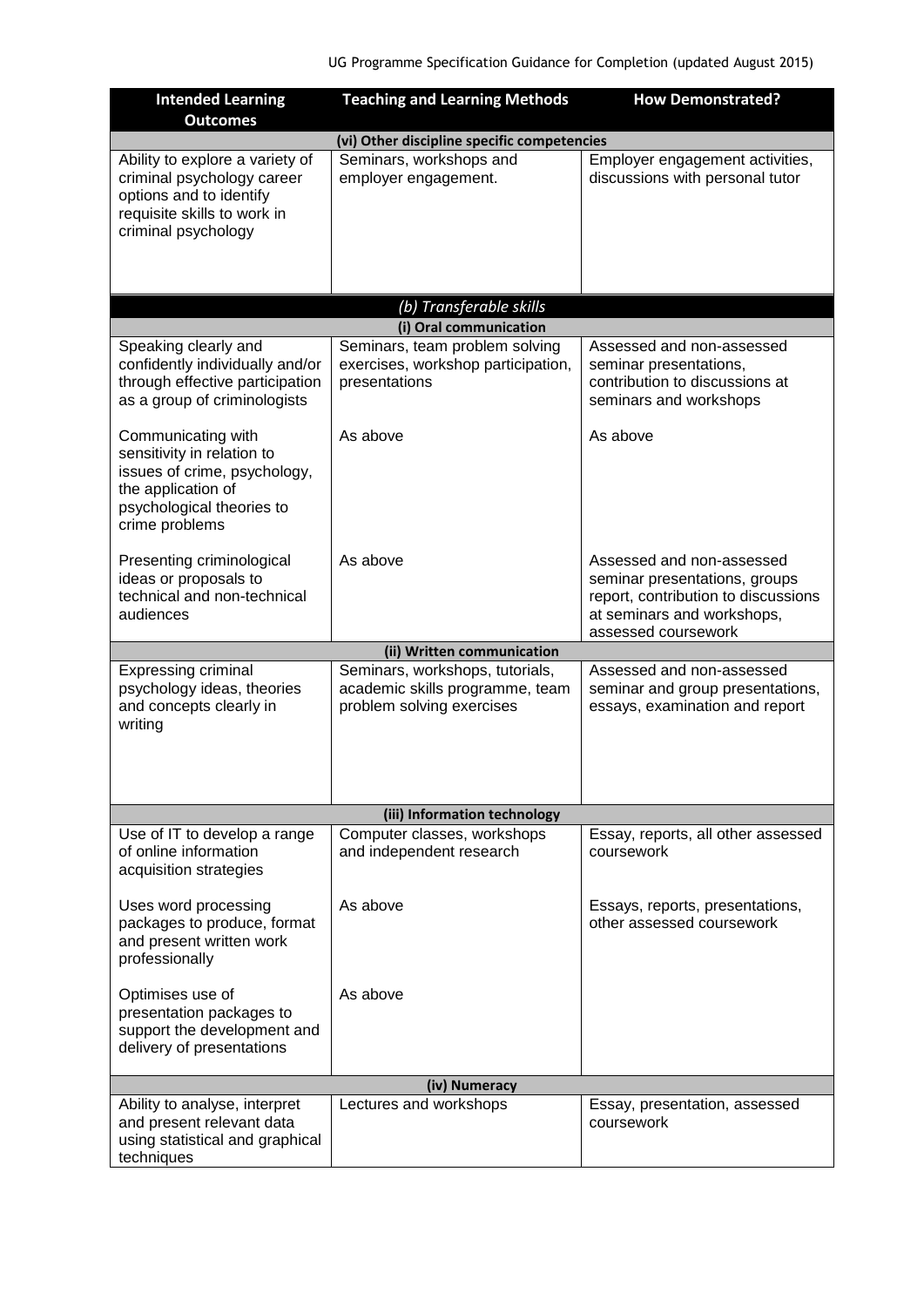| <b>Intended Learning</b><br><b>Outcomes</b>                                                                                                                                                                                                                           | <b>Teaching and Learning Methods</b>                                                                                                                                                                                    | <b>How Demonstrated?</b>                                                                                           |
|-----------------------------------------------------------------------------------------------------------------------------------------------------------------------------------------------------------------------------------------------------------------------|-------------------------------------------------------------------------------------------------------------------------------------------------------------------------------------------------------------------------|--------------------------------------------------------------------------------------------------------------------|
|                                                                                                                                                                                                                                                                       | (v) Team working                                                                                                                                                                                                        |                                                                                                                    |
| Ability to form teams and<br>work collaboratively in groups<br>to jointly explore<br>criminological problems and<br>to recognise the value of<br>working closely with others                                                                                          | Seminars and workshops, group<br>research project preparation and<br>fieldwork, independent group<br>study, team problem solving<br>exercises                                                                           | Problem-based exercises, group<br>presentations, group reports,<br>reflective statements                           |
| Understanding and working<br>effectively within the<br>dynamics of a group,<br>recognising the ability to work<br>with individuals with different<br>backgrounds and views and<br>managing any disagreements<br>or conflicts                                          | Seminars and workshops,<br>groupwork, independent group<br>study, team problem solving<br>exercises                                                                                                                     | Problem-based exercises, group<br>presentation, reflective<br>statements                                           |
|                                                                                                                                                                                                                                                                       | (vi) Problem solving                                                                                                                                                                                                    |                                                                                                                    |
| Ability to address and<br>analyse theoretical,<br>methodological and empirical<br>problems posed by criminal<br>psychology literature and<br>practice, evaluate a range of<br>solutions and demonstrate<br>cultural and political<br>sensitivity in solution creation | Lectures, seminars, workshops,<br>team problem solving exercises                                                                                                                                                        | Essay, examination and problem-<br>based exercises                                                                 |
|                                                                                                                                                                                                                                                                       | (vii) Information handling                                                                                                                                                                                              |                                                                                                                    |
| Logically summarises<br>information or data pertaining<br>to criminological issues,<br>identifying the most<br>relevant/key issues                                                                                                                                    | Computer classes, workshops,<br>independent and group research                                                                                                                                                          | Essays, group research project,<br>computer-based exercises,<br>problem-based exercises and<br>assessed coursework |
|                                                                                                                                                                                                                                                                       | (viii) Skills for lifelong learning                                                                                                                                                                                     |                                                                                                                    |
| Ability to demonstrate<br>intellectual independence<br>through the setting of<br>research tasks and/or the<br>analysing of criminological<br>questions relating to criminal<br>psychology                                                                             | Reflect upon own learning and<br>achievements and plan for<br>personal, educational and career<br>development. Fostering<br>independent learning and self-<br>evaluation through consultation<br>and feed-back sessions | Independent research, seminars,<br>team problem solving exercises,<br>reflective statement, directed<br>reading    |
| Capacity for time<br>management                                                                                                                                                                                                                                       | Through all of the above teaching<br>and learning methods                                                                                                                                                               | Managing workload, meeting<br>deadlines                                                                            |
| Capacity for independent<br>study, self-organisation, and<br>monitoring own performance                                                                                                                                                                               | As above                                                                                                                                                                                                                | Throughout all coursework                                                                                          |
| Capacity for personal<br>reflection and demonstrating<br>an appreciation of own<br>strengths, limitations and<br>values                                                                                                                                               | As above                                                                                                                                                                                                                | Throughout all coursework                                                                                          |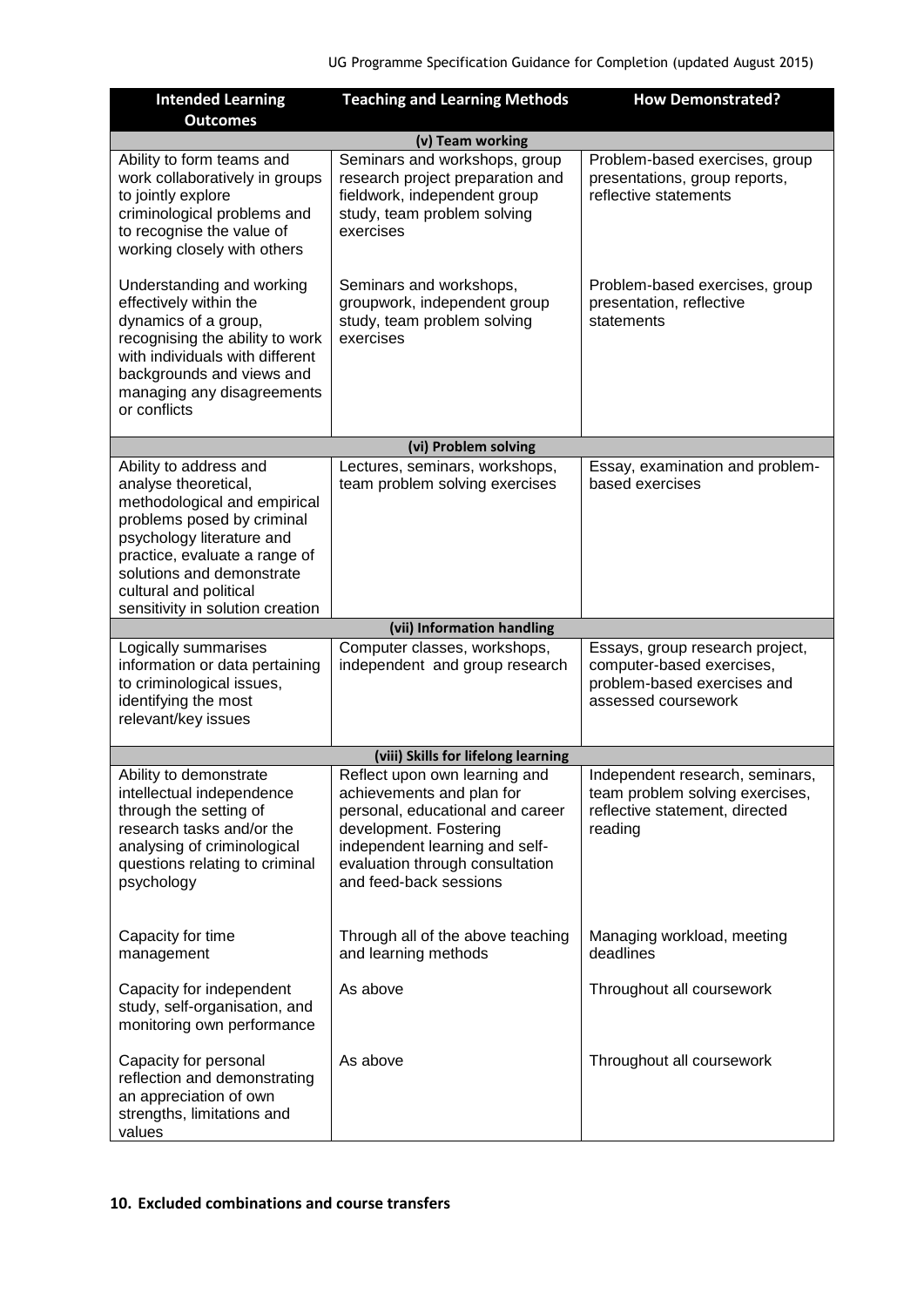- **a) Excluded combinations none**
- **b) Course transfers**

The Year 1 Criminal Justice in Action module must be undertaken

#### **11. Criteria for award and classification**

As defined i[n Senate Regulation 5:](http://www.le.ac.uk/senate-regulation5) Regulations governing undergraduate programmes of study.

#### **12. Progression points:**

In cases where a student has failed to meet a requirement to progress he or she will be required to withdraw from the course

## **13. Key/extra features:**

The pathway includes employer engagement activities, allowing students to network with potential employers and explore potential career options.

## **14. Indications of programme quality**

- QAA Frameworks for Higher Education Qualifications: **[http://www.qaa.ac.uk/en/Publications/Documents/Framework-Higher-Education-](http://www.qaa.ac.uk/en/Publications/Documents/Framework-Higher-Education-Qualifications-08.pdf)[Qualifications-08.pdf](http://www.qaa.ac.uk/en/Publications/Documents/Framework-Higher-Education-Qualifications-08.pdf)**
- QAA Benchmark statements for criminology: **<http://www.qaa.ac.uk/en/Publications/Documents/SBS-criminology-14.pdf>**
- University of Leicester Learning and Teaching Strategy: **<http://www2.le.ac.uk/offices/sas2/quality/learnteach>**
- University Employability Strategy
- Periodic Developmental Review Reports (November 2011)
- External examiners' reports
- First Destinations Data

New

- Student feedback (NSS 2015)
- Annual Developmental Review (2014 and previous years)

We deliver undergraduate teaching to the highest standards with National Student Survey (NSS) feedback indicating excellent student satisfaction. In the NSS return for 2015 we scored 91% overall and scored higher than the sector average on all aspects of Departmental provision.

## **15. Summary of programme/pathway delivery and assessment:**

Teaching methods are varied and pedagogically driven. We make use of a variety of learning and teaching technologies appropriate to the subject and nature of the topic and the ILOs. Face to face lectures, seminars, tutorials, workshops, discussion boards, and reflective diaries are included.

The assessment pattern is based on the Department's Undergraduate Assessment Framework (see Appendix 4) in offering a range of assessment types in acknowledgement of diversity in student preferences, needs and abilities. Formative assessments are included in all 30 credit modules and study skills provision, tailored to each assessment type, is embedded within each module.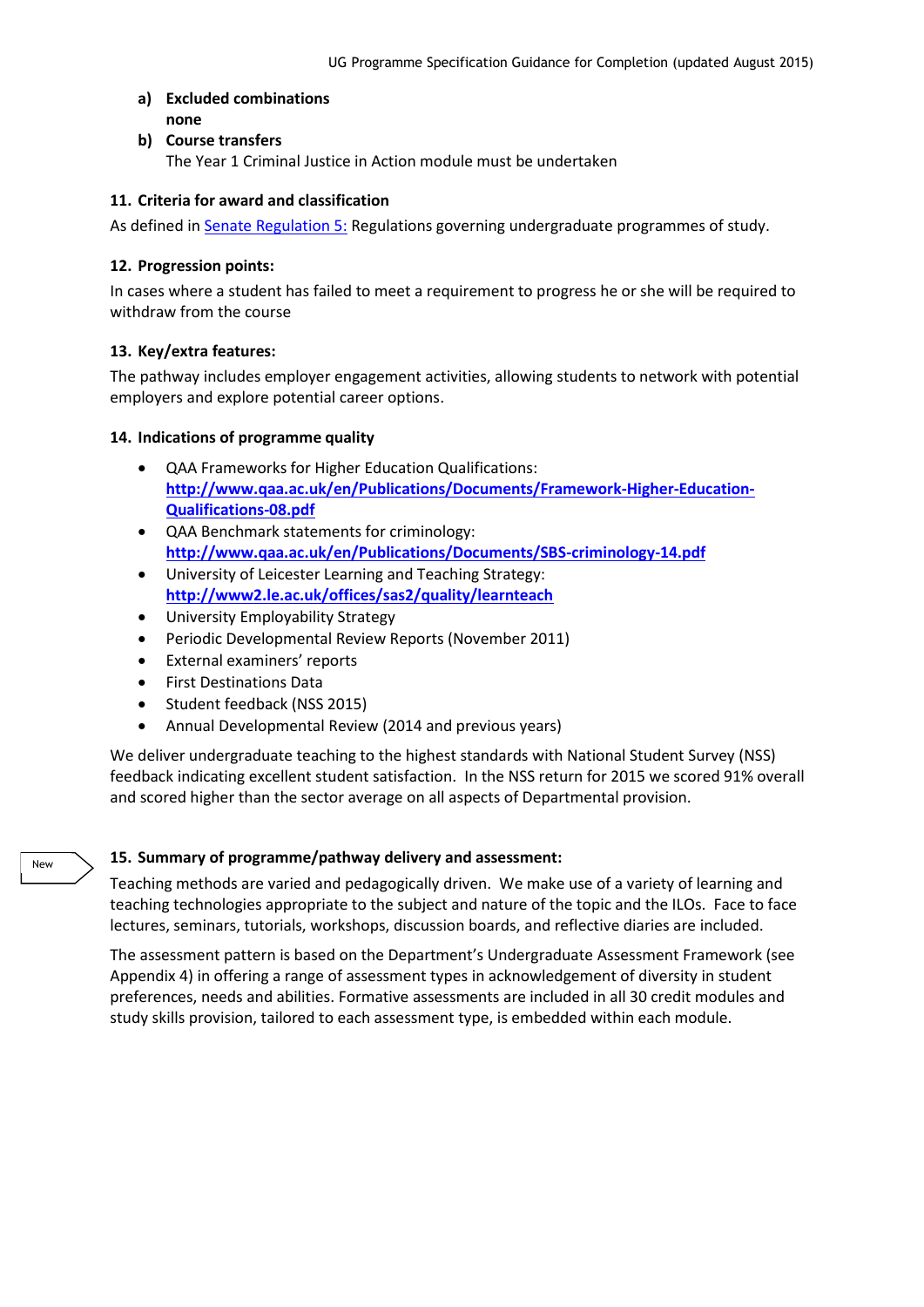## **Appendix 1: Programme structure** (programme regulations)

|                   | <b>Semester One</b>                                      | <b>Semester Two</b>                                               |
|-------------------|----------------------------------------------------------|-------------------------------------------------------------------|
| <b>Year One</b>   | CR1002 Criminal Justice in Action (30 credits)           |                                                                   |
|                   |                                                          |                                                                   |
| <b>Year Two</b>   | CR2022 Investigative Psychology (15<br>credits)          | CR2023 Legal Psychology & Offender<br>Rehabilitation (15 credits) |
|                   |                                                          |                                                                   |
| <b>Year Three</b> | CR3019 Criminal Justice and Mental Disorder (30 credits) |                                                                   |

#### **Minor in Criminal Psychology**

**NB.** Students who are enrolled on the Major in Criminology with a Minor in Criminal Behaviour will follow the below for the Minor:

|                   | <b>Semester One</b>                                                                                                                                                 | <b>Semester Two</b>                                                                                                                                                           |  |  |  |
|-------------------|---------------------------------------------------------------------------------------------------------------------------------------------------------------------|-------------------------------------------------------------------------------------------------------------------------------------------------------------------------------|--|--|--|
| <b>Year One</b>   | CR1006 Victims of Crime (30 credits)                                                                                                                                |                                                                                                                                                                               |  |  |  |
| <b>Year Two</b>   | One Option Module from the<br>following:<br>CR2002 Cybercrime (15 credits)<br>CR2024 Organised Crime (15 credits)<br>CR2026 Youth Crime and Justice (15<br>credits) | One Option Module (15 credits) from the<br>following:<br>CR2003 Sex and Violence (15 credits)<br>CR2020 Crime and Technology (15<br>credits)<br>CR2025 Terrorism (15 credits) |  |  |  |
| <b>Year Three</b> | CR3030 Applied Criminology (30 credits)                                                                                                                             |                                                                                                                                                                               |  |  |  |

## **Appendix 2: Module specifications**

See module specification database <http://www.le.ac.uk/sas/courses/documentation>

**Appendix 3: Skills matrix**

**Appendix 4: Department of Criminology Undergraduate Assessment Framework**